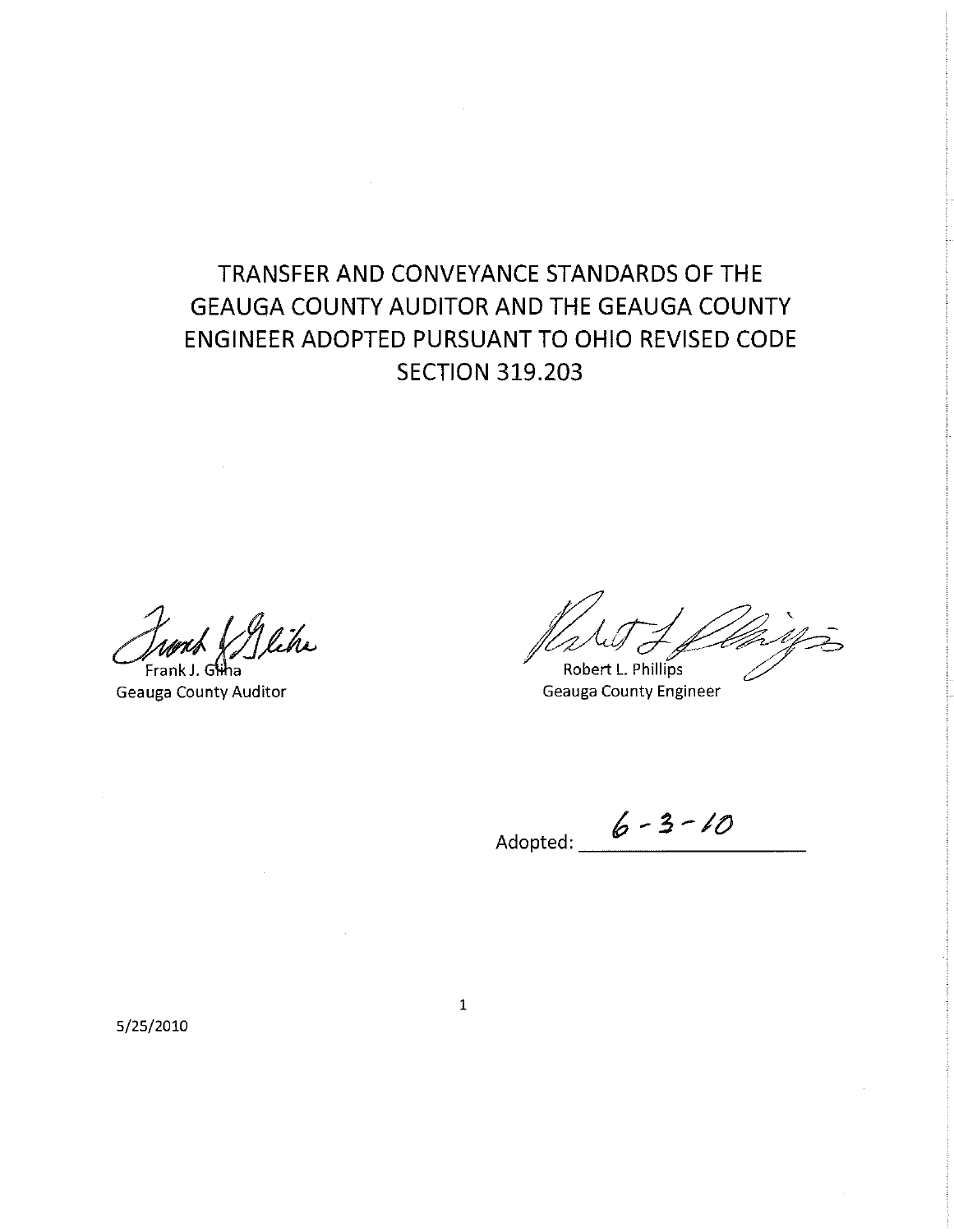#### **FORWARD**

In accordance with Section 319.203 of the Ohio Revised Code, the Geauga County Auditor and the Geauga County Engineer, by agreement, hereby establish the following standards governing the conveyance of real property in Geauga County.

These standards were originally effective on May 8, 1996 and were amended on September 5, 2000 and June 4, 2010.

It is the intent and purpose of these standards to provide a uniform method of reviewing instruments conveying real property to insure that property is accurately and properly described for taxing purposes.

It is understood that all situations and circumstances cannot be covered by these standards. When those situations and circumstances arise, they will be addressed by the County Auditor and the County Engineer.

All authors of conveyance instruments are encouraged to contact the County Auditor's Office well in advance to transfer with any questions.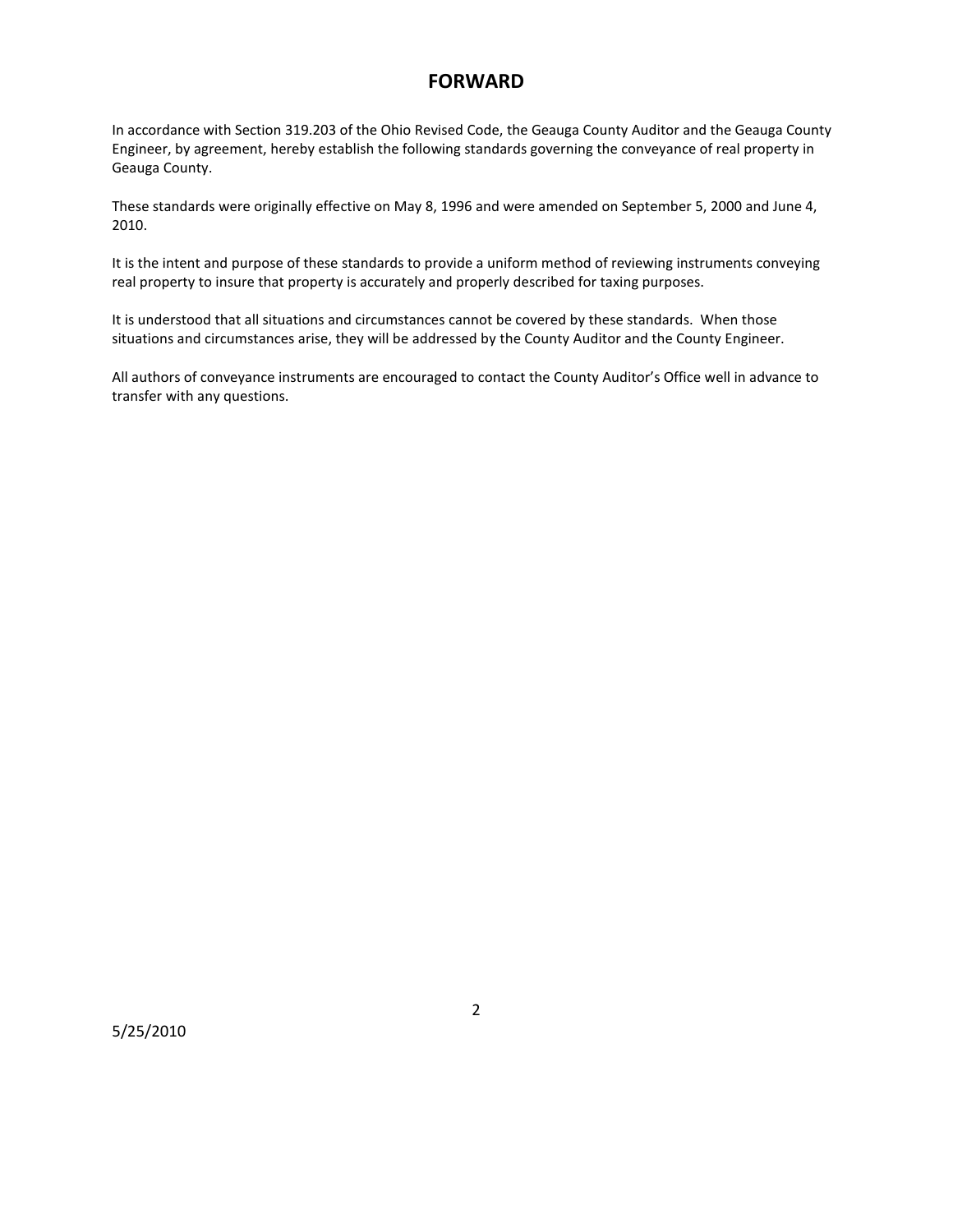#### **TABLE OF CONTENTS**

 Forward Table of Contents Definitions Abbreviations

Section 1 – Application of the Conveyance Standards

- (A) Change in Ownership Rights of Real Property
- (B) Change in Legal Description of a Parcel of Land
- Section 2 Requirements for all instruments
	- (A) Instruments Shall Conform to Law
	- (B) Original Document
	- (C) Physical Quality of Document
	- (D) Identification of Interest Conveyed
	- (E) Reference to Prior Instrument of Record
	- (F) Tax Mailing Address of Grantee
	- (G) Parcel Number
	- (H) Conveyance Forms
	- (I) Sufficiency of the Legal Description

#### Section 3 – Requirements for Special Cases

- (A) Trust
- (B) Real Property Located in Multiple Taxing Districts
- (C) Real Property Transferred as a Result of Death
- (D) Real Property Affected by Affidavit on Facts Relating to Title
- (E) Easements
- Section 4 Requirements for Existing Parcel and Descriptions
	- (A) All Lots of Record
	- (B) Existing Meets and Bounds Legal Descriptions
- Section 5 Requirements for Lot Splits and Division of Parcels
	- (A) Lot Splits or Parcels Exempt from a New Boundary Survey
	- (B) Subdivision of an Existing Parcel
- Section 6 Requirements for Boundary Surveys
	- (A) Form of Survey Plats and Legal Descriptions
	- (B) Requirements for New Metes and Bounds Legal Descriptions
	- (C) Requirements for Survey Plats
	- (D) Subdivision and Condominium Plats
	- (E) Metric Measurements
	- (F) Review Process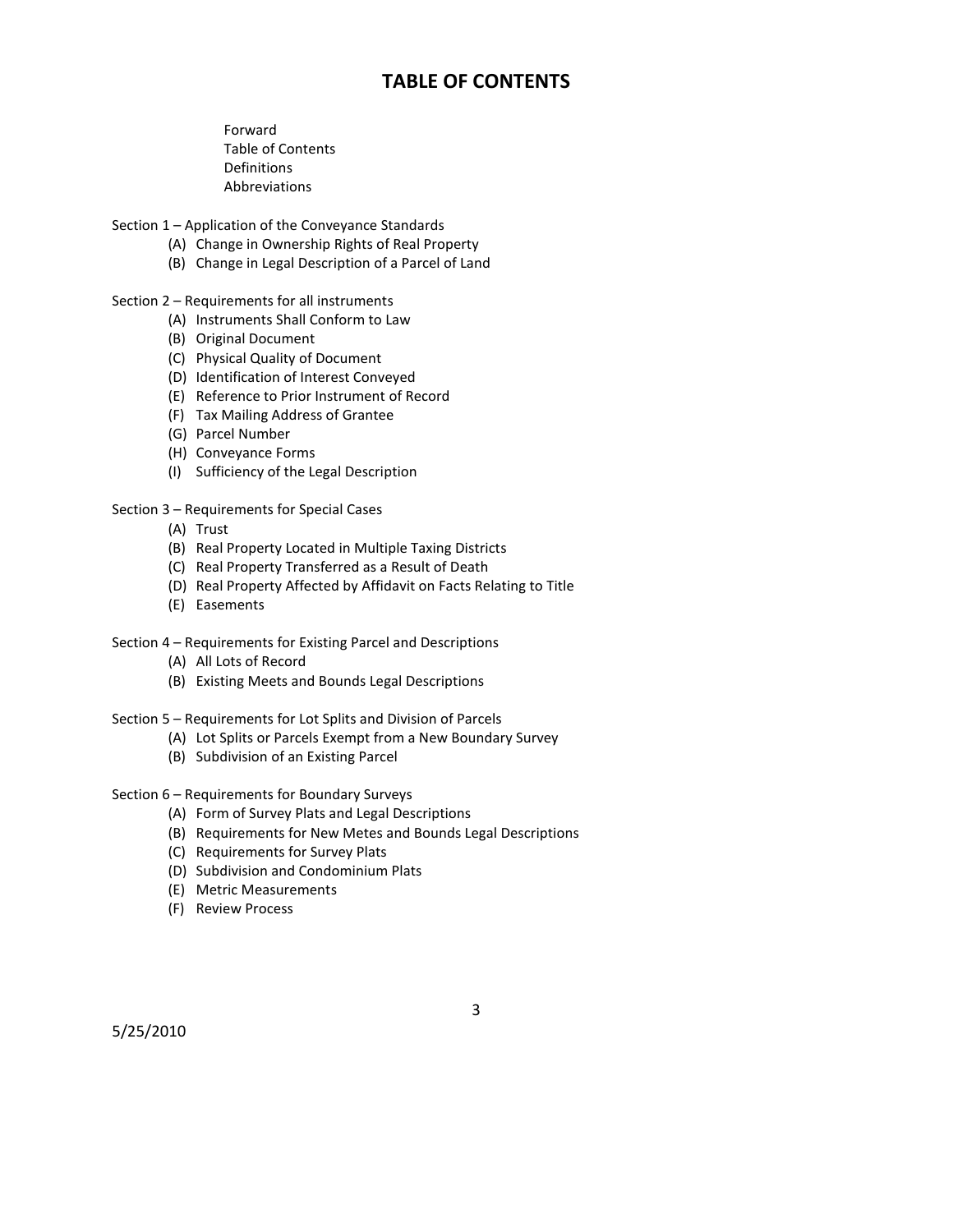#### **DEFINITIONS AND ABBREVIATIONS**

**Affidavit for Lot split** – A document stating a lot split prior to March 31, 2010 was not reviewed for zoning

**Affidavit relating to title**- An Affidavit relating to certain facts that may affect the title to real estate as further defined in ORC 5301.252

**Condominium** – A division of land involving real property ownership in which a declaration has been filed submitting the property to the condominium form of ownership pursuant to Chapter 5311 of the Ohio Revised Code and under each owner has an individual ownership interest in a unit with the right to exclusive possession of that unit and an undivided ownership interest with the other unit owners in the common elements of the condominium property

**Control Station** – A public monument recited in legal descriptions or plats to reference the survey to the Geauga County GIS maps and to physical locations on the earth

**Conveyance** – Transfer of title to property from one person, people or entity to another person, people or entity

**County Auditor, County Engineer or other official title** – shall be understood to refer to officials of Geauga County, Ohio acting in accordance with and pursuant to the provisions of the Resolutions of said County and the laws of the State of Ohio

**Deed of Record** – Property Deeds recorded in the Recorder's Office

**Descriptions of Record** – Legal Descriptions found in property deeds recorded in the Recorder's **Office** 

**Easement** – A right, such as a right of way, afforded a person people or entity to make limited use or restricted use of another's real property which usually does not include fee title rights

**Exception** – An act excluding a parcel or right to real property from a conveyance. An exception is usually by a legal description or statement from the subject parcel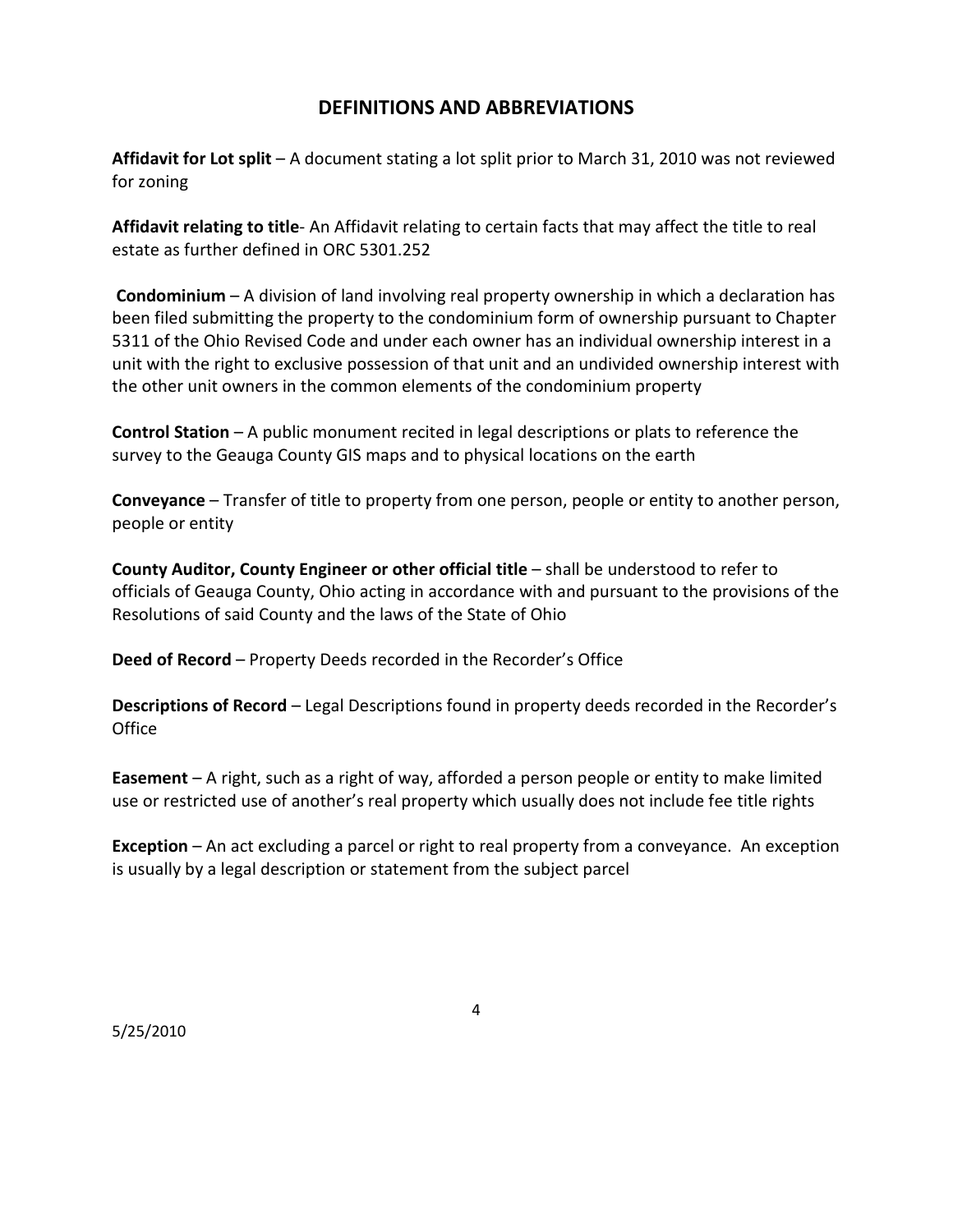**Grantee** – The person or legal entity to whom a grant or conveyance is made

**Grantor** – The person or legal entity by whom a grant or conveyance is made

**Instrument** – A legal document, such as a property deed

**Interest in Real Property** – A right, claim or legal share in rights in a piece of real property

**Legal Descriptions** – Written Words used to delineate the specifics of and define the boundaries of a piece of land

**Lot split** – The division of land into two or more parcels or lots

**Metes and Bounds** – The boundaries or limits of a tract of land described by the referencing of directions and distances between points on the land, usually denoted by directional bearings and distances

**Monument** – An object, such as a pin, pipe, post or stone, fixed in the ground so as to mark a boundary, property corner or position

**Outlot** – A parcel of land remaining from an original parcel of real property after a subdivision has been divided from a portion of that original parcel

**Parcel** – A plot of land, usually a division of a larger area

**Platted Lot** – A parcel of land depicted on map or plat recorded in the Recorder's Office

**Previous Split Notification** – A document notifying the Grantee that the lands involved in a transfer were not reviewed for zoning prior to and may not currently conform to local zoning regulations

**Point of Beginning** – In a metes-and-bounds legal description, the starting point of the survey, situated at one corner of the parcel. All metes-and-bounds descriptions must follow the boundaries of the parcel back to the point of beginning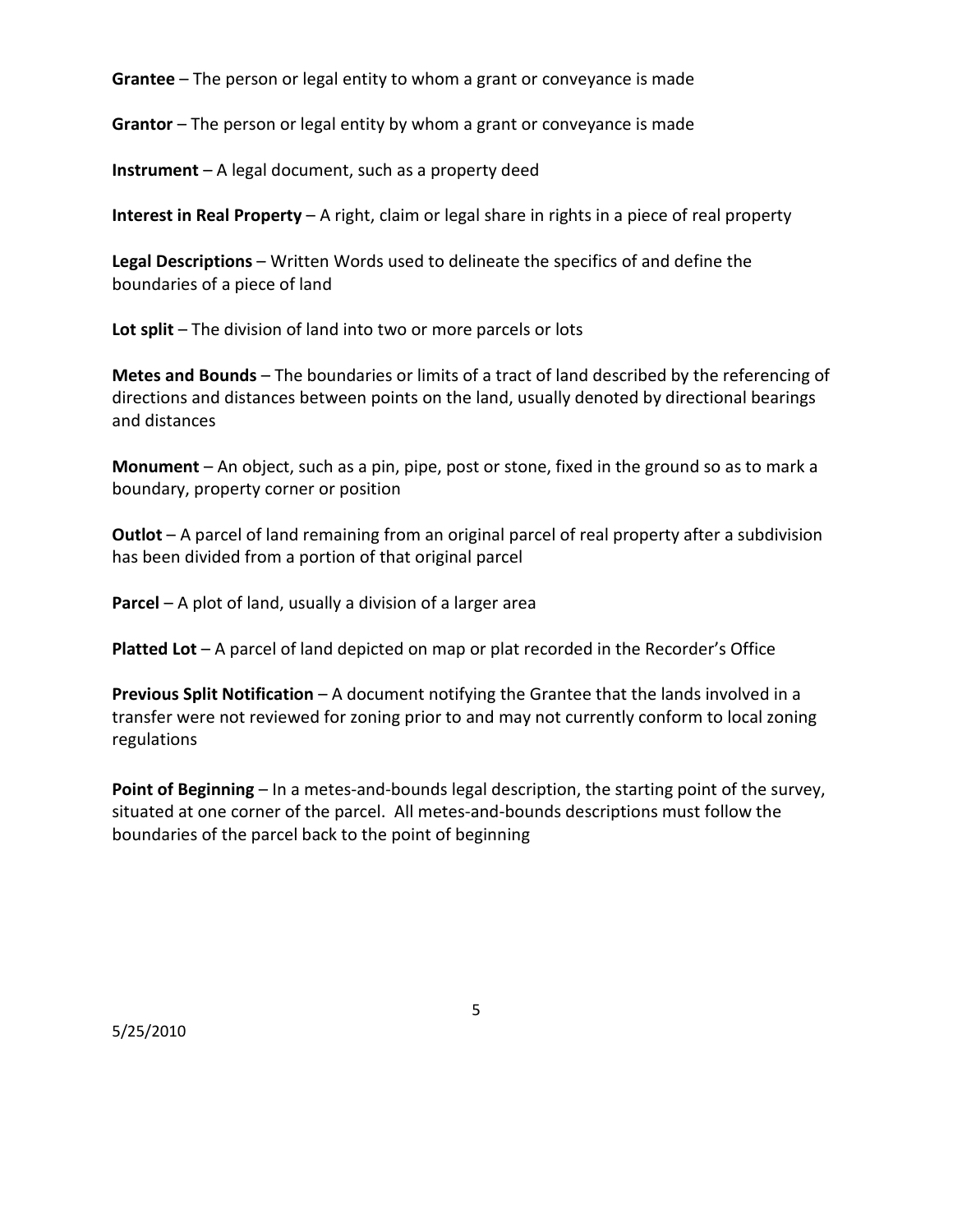**Professional Surveyor** – A surveyor registered with the State of Ohio approved to perform survey work within the state

**Real Property** – Property consisting of land

**Recorded Source** – A citation as to the volume number and page number of deed, plat or other legal document recorded in the Recorder's Office

**Remainder parcel** – Lands remaining as part of the original parcel after a parcel or lot split

**Road frontage** – When a boundary of a parcel runs along a road centerline, right-of-way boundary or is located between the centerline and right-of-way boundary for a specified distance

**Situate** – A statement of the original lot, tract, township, range, state or other pertinent location information found in the first paragraph of a legal description

**Subdivision** – A division of land as defined by Section 711.001 of the Ohio Revised Code. This division usually is subject to the Planning Commission regulations

**Sublot** – A parcel of land created by a subdivision plat recorded in the Recorder's Office. Sublots are usually assigned numbers on the subdivision plat

**Tax Parcel** – A unit of land defined by the County Auditor for taxing purposes

**Taxing Districts** – Districts created by the County Auditor divided by political entity boundaries in order to properly collect and distribute taxes

**Transfer or Convey** – To give an interest in real property

**Vacated Sublot** – A parcel of land which was previously a platted lot and an integral part of a subdivision, vacated pursuant to Section 711.25 and 711.27 of the Ohio Revised Code. A vacated sublot is no longer described per the recorded plat

**U.S. Survey foot** – A defined conversion factor relating meters to feet. The conversion ratio 39.37/12 is used in Ohio to convert meters to feet

ORC 711.25: Repealed by 132nd General Assembly File No. TBD, HB 500, §2, eff. 3/22/2019. ORC 711.27: Repealed by 132nd General Assembly File No. TBD, HB 500, §2, eff. 3/22/2019.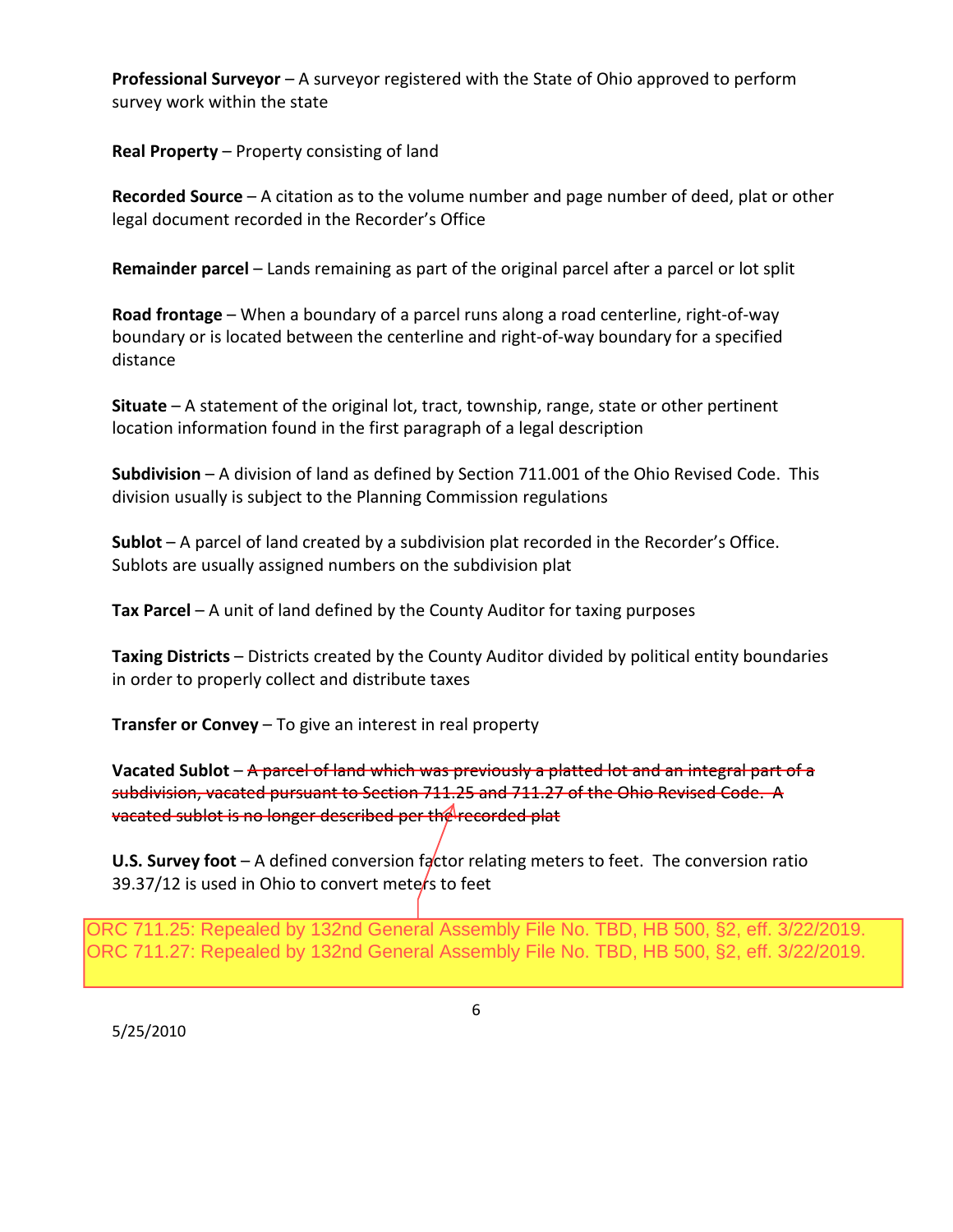#### ABBREVIATIONS

- **CAUV** Current Agricultural Use Value
- **GIS**  Geographic Information System
- **ORC** Ohio Revised Code
- **OAC**  Ohio Administrative Code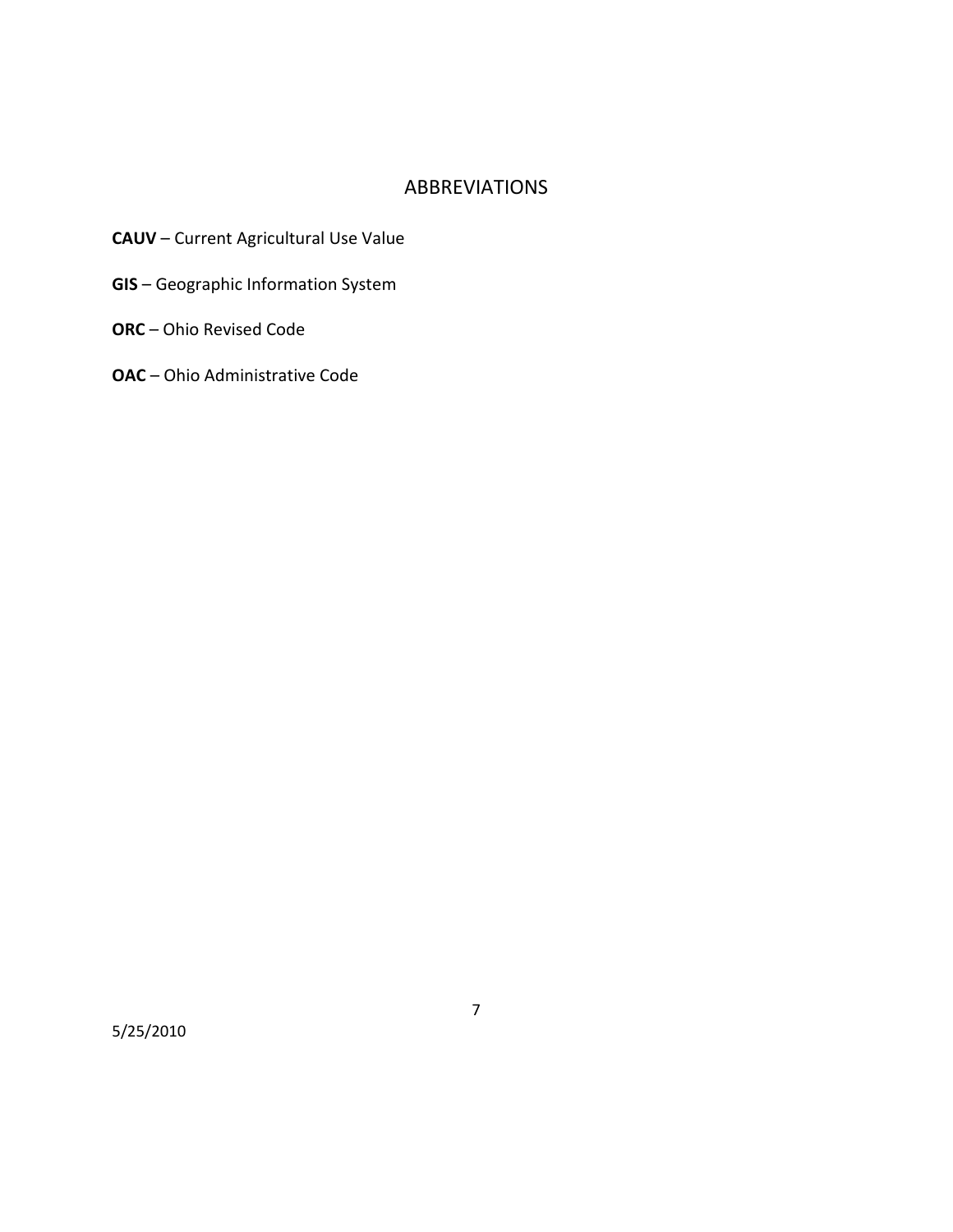# **APPLICATION OF THE CONVEYANCE STANDARDS**

In accordance with Section 319.203 of the Ohio Revised Code, before the county auditor transfers any conveyance of real property presented to the auditor under Section 315.251 or Section 319.20 of the Ohio Revised Code, the county auditor shall review the conveyance to determine whether it complies with the standards adopted herein. The County Auditor shall not transfer or convey property that does not comply with these standards.

These standards apply to any transfer and/or conveyance of an interest in real property, made by conveyance, partition, devise, descent, court ordered, certificate of transfer, affidavit, or any other document that would cause the following:

(A) Change in Ownership Rights of Real Property

Any instrument that creates, transfers, or terminates any interest in land or minerals that would cause a change in the name of the record owner or any one of the record owners must be presented to the County Auditor pursuant to ORC 319.20.

(B) Change in Legal description of a Parcel of Land

Any instrument that changes, corrects, or amends an existing description of record of any parcel of land must be reviewed by the County Engineer pursuant to ORC 315.251 and then presented to the County Auditor.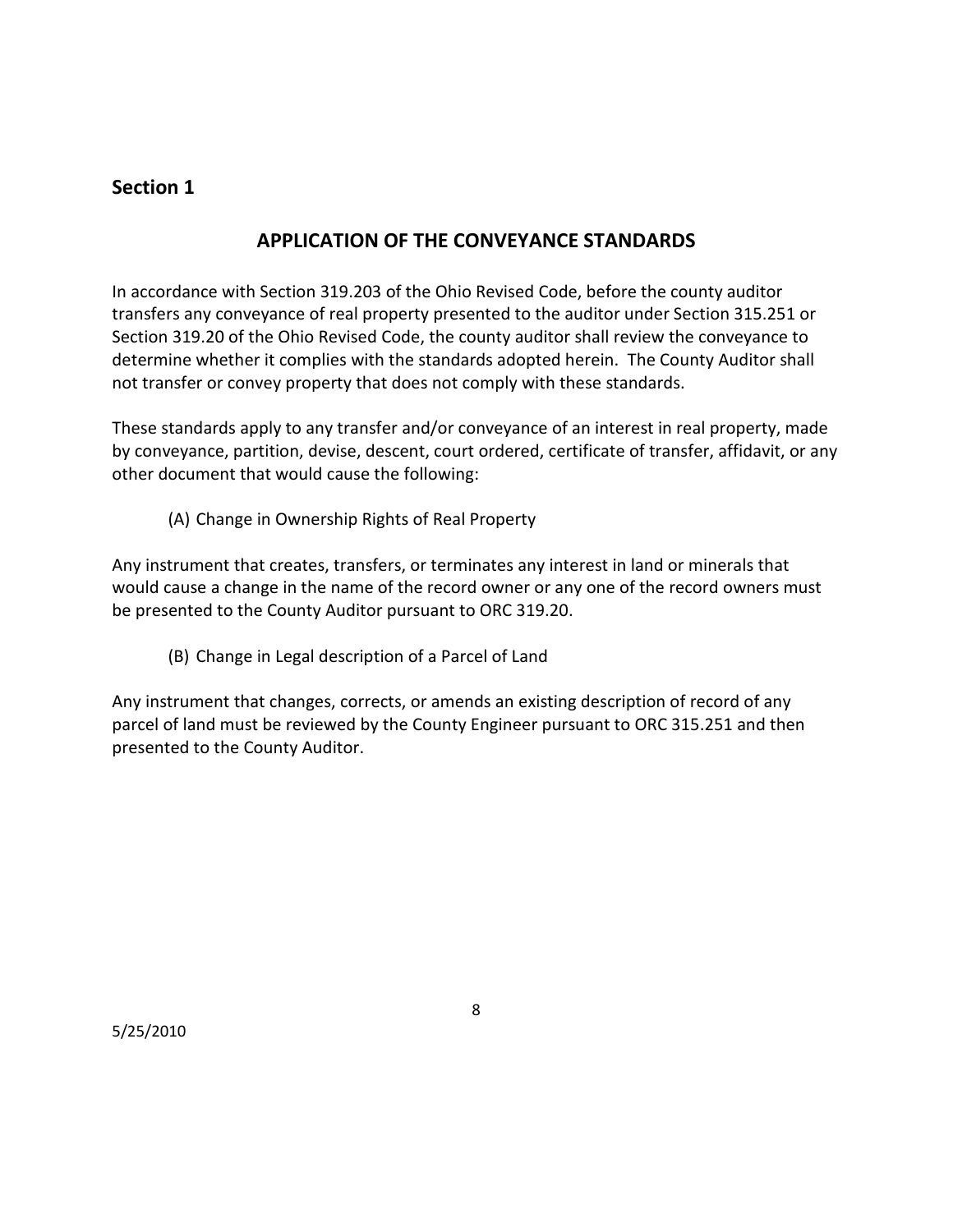# **REQUIREMENTS FOR ALL INSTRUMENTS**

All instruments conveying an interest in real property that are subject to ORC 319.20, including all court orders and certificates of transfer, shall contain the following;

(A) Instruments Shall Conform to Law

All deeds and other instruments conveying an interest in real property shall conform to the laws of the State of Ohio.

(B) Original Document

The instrument must have the original signature of the grantor or affiant. Certificate of Transfer and other court ordered transfers must bear the signature of the presiding judge and show that it has been filed with the Clerk of Courts or be a certified copy of the journal entry.

(C) Physical Quality of Document

No instrument will be accepted which has been previously identified as a "Poor Original" or has taped, stapled or pasted portions attached thereto. Authors are advised to follow the current Recording guidelines established by ORC 317.114 to avoid additional recording fees.

(D) Identification of Interest Conveyed

The instrument shall clearly identify the interest in real property being conveyed.

(E) Reference to Prior Instrument of Record

A reference to the volume and page of the immediate preceding recorded source by or through which the grantor claims title as required by ORC 319.20.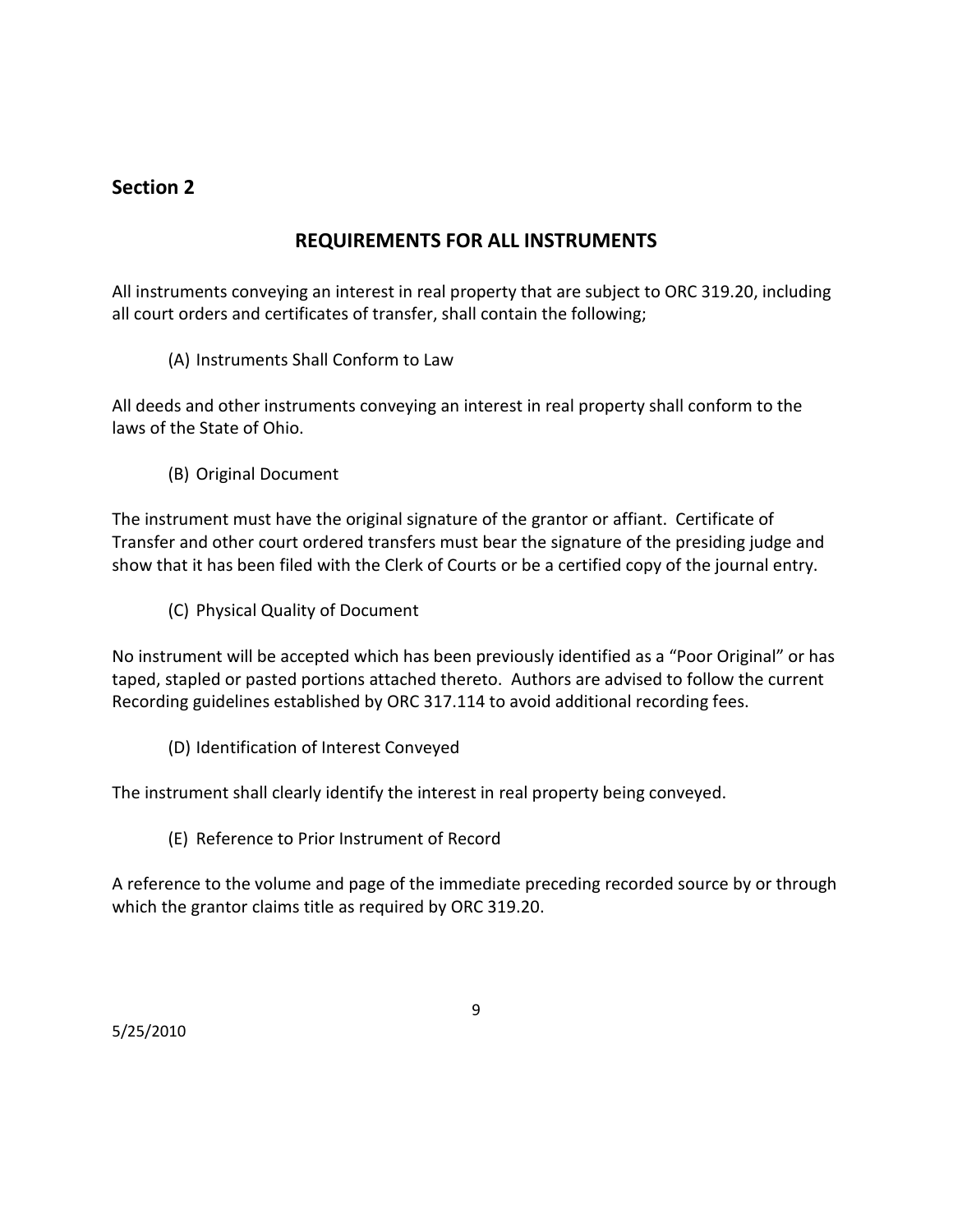(F) Tax Mailing address of Grantee

A statement containing the complete tax mailing address of the person, persons or institution responsible for paying taxes for the transferred parcel or parcels.

(G) Parcel Numbers

Instruments of Conveyance shall denote the Parcel Number(s) assigned by the Auditor.

(H) Conveyance Forms

Property will not be transferred unless accompanied by a properly completed DTE 100 or DTE 100EX conveyance form. One conveyance form is needed for every document being transferred.

Property being transferred that is enrolled in the Homestead Act must complete DTE Form 101. Property qualified for CAUV must complete DTE 102.

- (I) Sufficiency of the Legal Description
	- 1. Identification

The description of land must allow the County Auditor and County Engineer to unambiguously identify the real property being transferred. Descriptions containing clerical errors that do not affect these offices ability to identify the property will be accepted provided the clerical errors can be corrected upon the face of the instrument.

2. Description of Tax Parcels

All conveyance documents transferring an interest in a tax parcel shall contain one of the following types of description:

(a) Platted Lot

A platted lot shall be described by its lot number or other designation, the name of the subdivision as platted pursuant to ORC 711.101, the Volume and Page number of the subdivision plat and the total acreage. Approval by the County Engineer shall be evidenced on the Plat.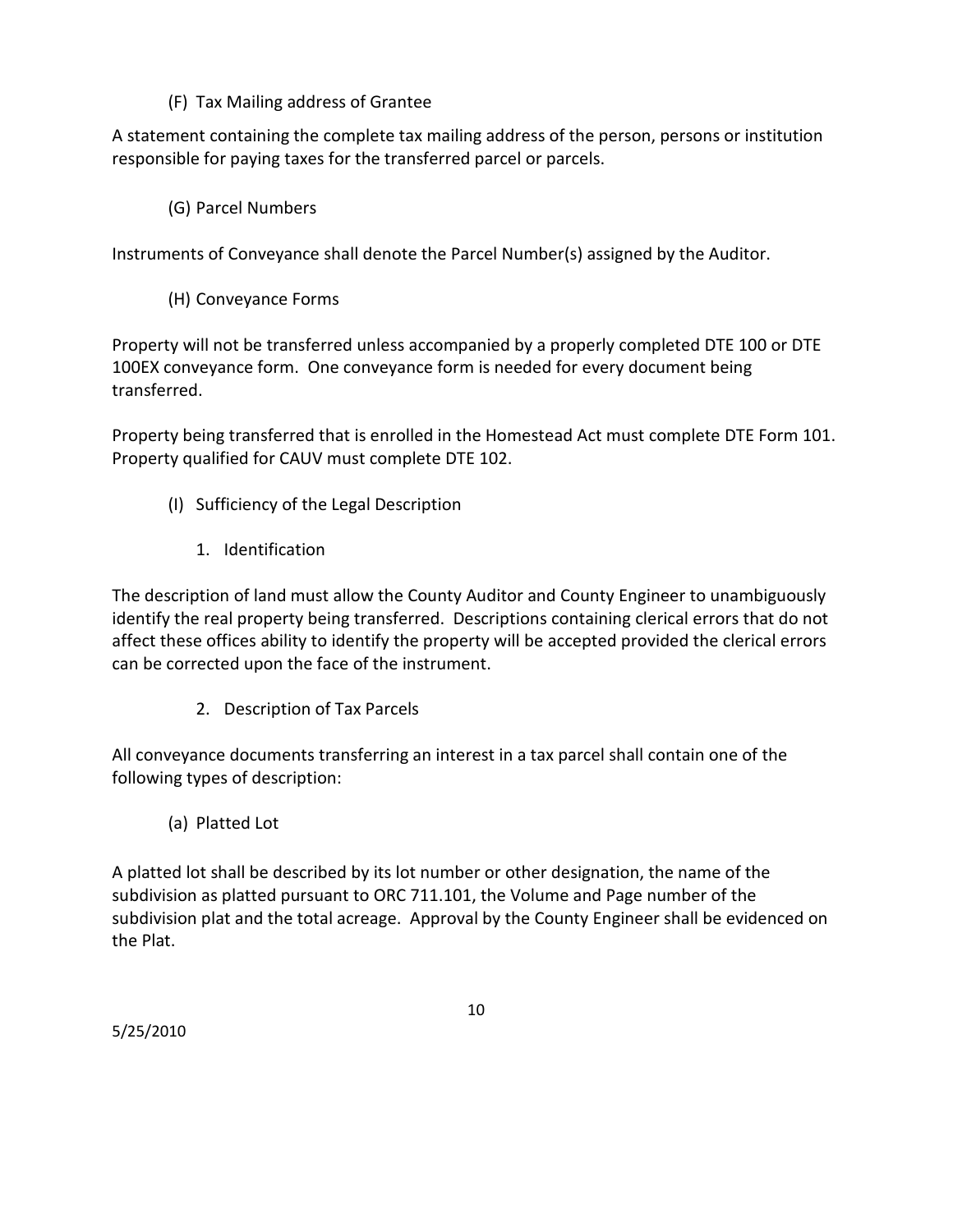(b) Condominium Unit

A condominium unit shall be described by its unit number or other designation and the name of the condominium project as set forth in the declaration pursuant to ORC 5311.10 and as denoted on the recorded source.

(c) Metes and Bounds Description

Each tract of land that is neither a platted lot nor a condominium unit shall be described by a metes and bounds description. Said description shall be reviewed in accordance with these conveyance standards. If the metes and bounds description of the real property to be conveyed is different from the recorded source legal description in the most recent conveyance of all or part of that land, a new metes and bounds description will be required.

3. Permitted Exceptions in Description

No single conveyance document may contain more than two (2) exceptions provided the original and the excepted parcels have their own legal descriptions and said legal descriptions are accurate.

Deeds of record that have been recorded prior to May 8, 1996, may contain their original number of exceptions and may add any needed exceptions to transfer that remainder one time. These documents will be stamped:

### SURVEY UPDATE REQUIRED FOR NEXT TRANSFER:

 $\overline{\phantom{a}}$  , where  $\overline{\phantom{a}}$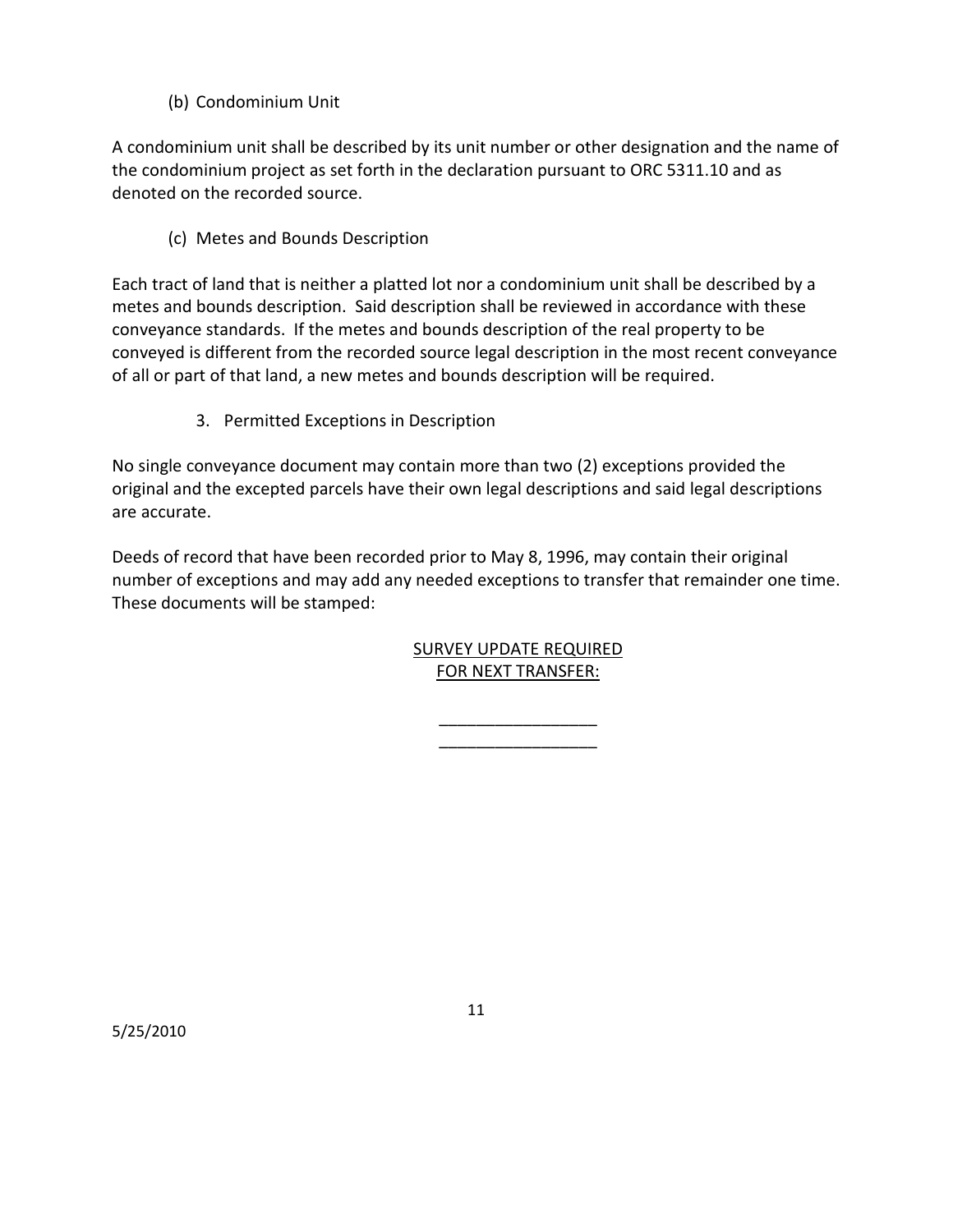# **REQUIREMENTS FOR SPECIAL CASES**

(A) Transfers of Real Property in the Name of a Trust

Before any real property that is held in the name of a trust can be transferred or conveyed from the trust, the trustee(s), if applicable, shall file an affidavit setting forth the information required by ORC 5302.171.

(B) Real Property Located in Multiple Taxing Districts

When a tract of land that is described by a single metes and bounds description is located in more than one county, the Geauga County Auditor shall consult with the County Auditor of the other county to determine the treatment of the land for real property tax purposes.

No single tax parcel shall be created that is located in multiple taxing districts. Any parcel with a single metes and bounds description that is located within multiple taxing districts shall be divided into separate tax parcels by the County Auditor. Any platted lot or sublot that is located in multiple taxing districts will be placed in the taxing district as determined by the County Auditor based upon road frontage, the street address and physical location. Instruments shall state the actual acreage located in each taxing district.

(C) Real Property Transferred as a Result of Death

An affidavit of fact relating to title pursuant to Section 5301.252(B) of the Ohio Revised Code regarding heirship or next of kin [ as referenced in Section 317.22 of the Ohio Revised Code] may be presented and filed, with a certified copy of the death certificate or other official acknowledgement of death attached. A survivorship deed pursuant to Section 5302.17 of the Ohio Revised Code may be presented and filed, as long as a certificate of transfer is provided or an affidavit is accompanied by a certified copy of a death certificate.

In addition, any individual who, under the Revised Code or the common law of Ohio, owns real property or any interest in real property as a sole owner, as a tenant in common, or as a survivorship tenant, or together with the individual's spouse owns an indivisible interest in real property as tenants by the entireties, may designate the entire interest, or any specified part that is less than the entire interest, in that real property as transferable on death to a designated beneficiary or beneficiaries by executing, together with the individual's spouse, if any, a transfer on death designation affidavit. Such transfer on death designation affidavit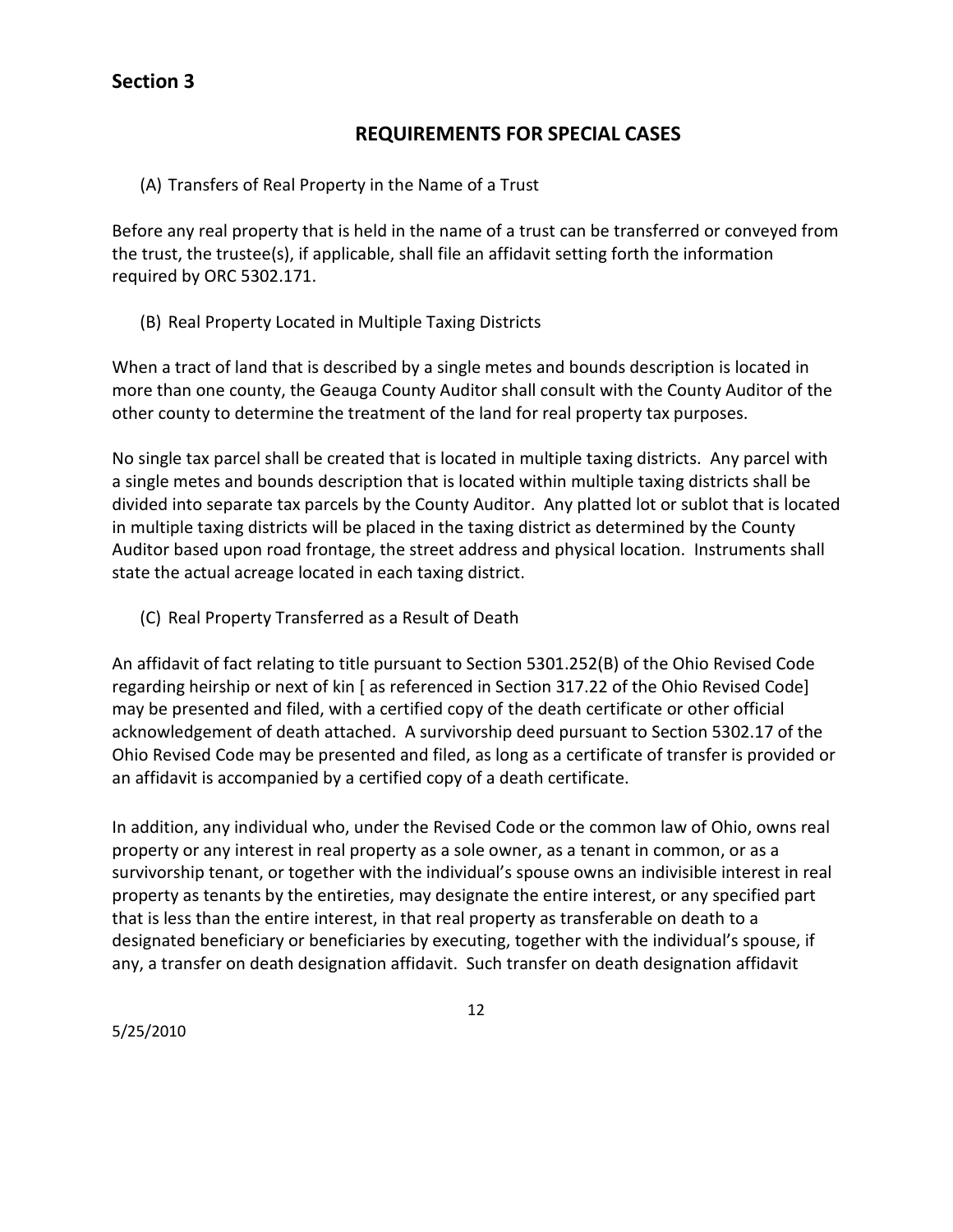pursuant to Section 5302.22 of the Ohio Revised Code may be presented and filed, as long as such affidavit provides all of the following:

- a. A description of the real property the title to which is affected by the affidavit and a reference to an instrument of record containing that description;
- b. If less than the entire interest in the real property is to be transferred on death under the affidavit, a statement of the specific interest or part of the interest in the real property that is to be transferred;
- c. A statement by the individual executing the affidavit that the individual is the person appearing on the record of the real property as the owner of the real property or interest in the real property at the time of the recording of the affidavit and the marital status of that owner. If the owner is married, the affidavit shall include a statement by the owner's spouse stating that the spouse's dower rights are subordinate to the vesting of title to the real property or interest in the real property in the transfer on death beneficiary or beneficiaries designated in the affidavit;
- d. A statement designating one or more persons, identified by name, as transfer on death beneficiary or beneficiaries.
- (D) Real Property Affected by an Affidavit Relating to Title

An affidavit stating facts to the matters set forth under ORC 5301.252(B) that may affect the title to real estate in this state, made by any person having knowledge of the facts or competent to testify concerning then in open court, may be recorded in the office of the county recorder in the county in which the real estate is situated. When so recorded, such affidavit, or a certified copy, shall be evidence of the facts, insofar as such facts affect title to real estate.

A correction of a legal description may be made by affidavit pursuant to ORC 5301.252 (B)(4) and (B)(5). Such legal description must be reviewed by the County Engineer. The legal description with a County Engineer's stamp or copy thereof must be attached to the affidavit and presented to the County Auditor for review.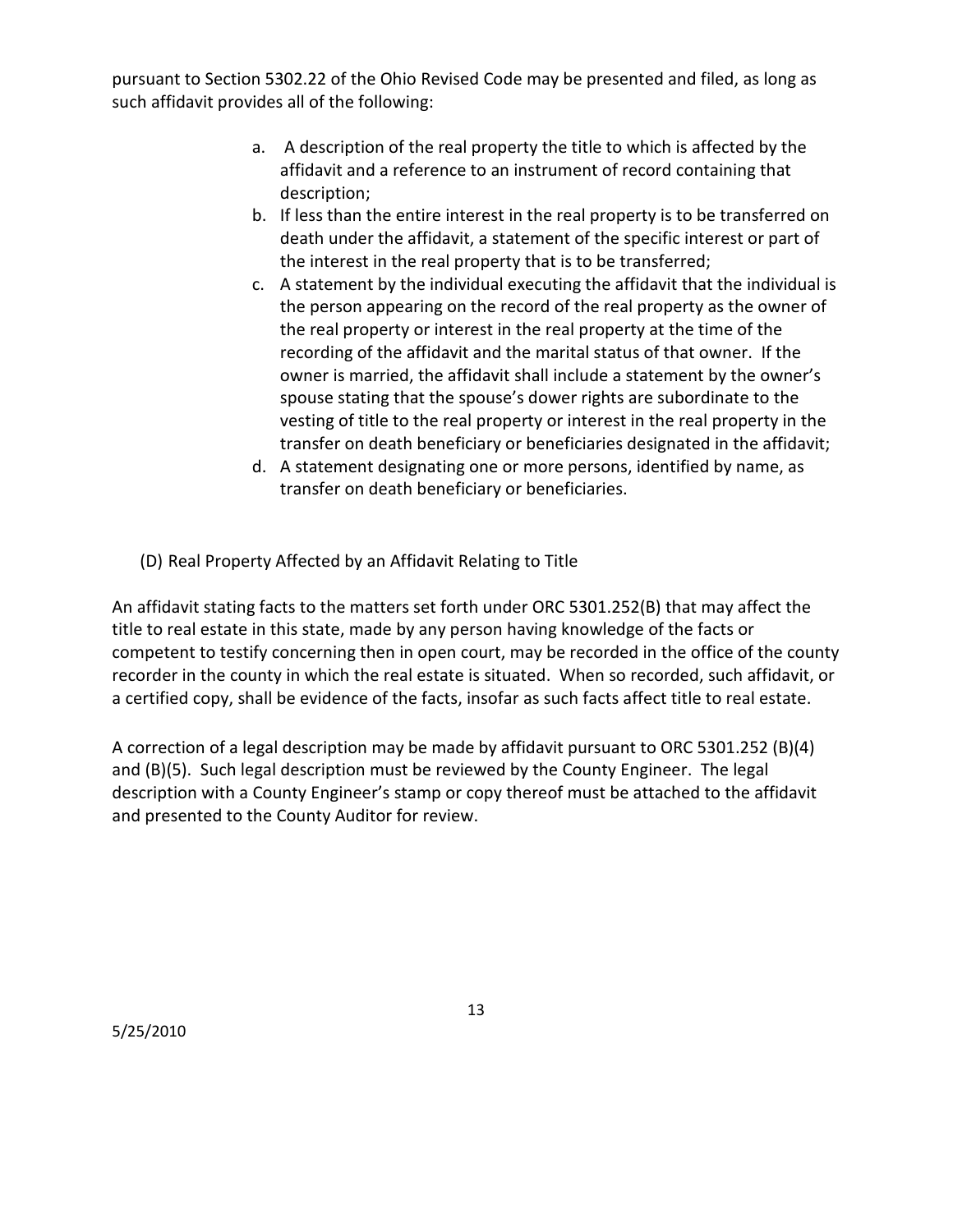#### (E) Easements

All new easement descriptions with the unincorporated areas of the County must be presented to the Geauga County Planning Commission for review prior to transfer and recording.

Easements within a municipal area must bear the approval stamp from the municipal authority prior to being transferred by the County Auditor.

The City of Chardon has exempted easements from its approval.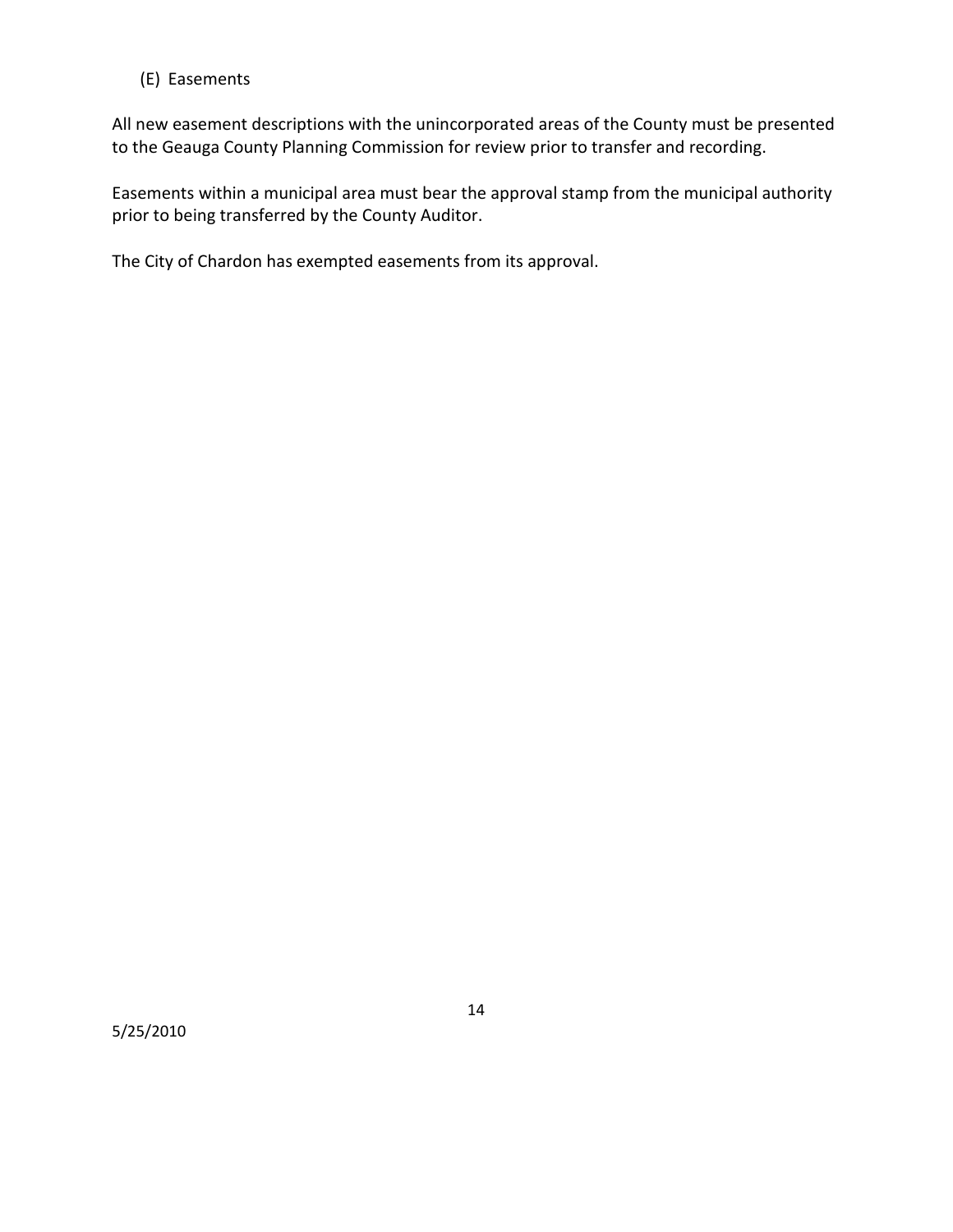# **REQUIREMENTS FOR EXISTING PARCELS AND DESCRIPTIONS**

(A) All lots of Record

Any remainder parcel, portion of a lot or parcel must have an accurate description to enable the County Auditor to determine the acreage for taxing purposes.

Lots within a recorded subdivision must be vacated prior to being split or combined pursuant to ORC 711.25, or an amended plat must be filed pursuant to ORC 711.24. Any area being conveyed that is not within a subdivision must have an accurate metes and bounds description. ORC 711.25: Repealed by 132nd General Assembly File No. TBD, HB 500, §2, eff. 3/22/2019.

The County Auditor will not convey or transfer a parcel that does not have frontage along an existing roadway unless it is transferred to an adjacent landowner or transferred with an adjacent property that has road frontage.

Whenever the descriptive content of an existing metes and bounds legal description is determined to be vague by the County Auditor, the County Auditor may require a survey plat and legal description of the parcel(s) be made and submitted to the County Engineer for approval prior to the transfer of said parcel(s).

(B) Existing Metes and Bounds Legal Descriptions

All existing metes and bounds descriptions of record must be described verbatim as witnessed by the recorded source instrument of a previous conveyance.

Any existing real property that has a metes and bounds description and has been incorporated into a municipality or other political subdivision by means of annexation, since the most previous conveyance, must be updated to reflect its new situate within the instrument of conveyance.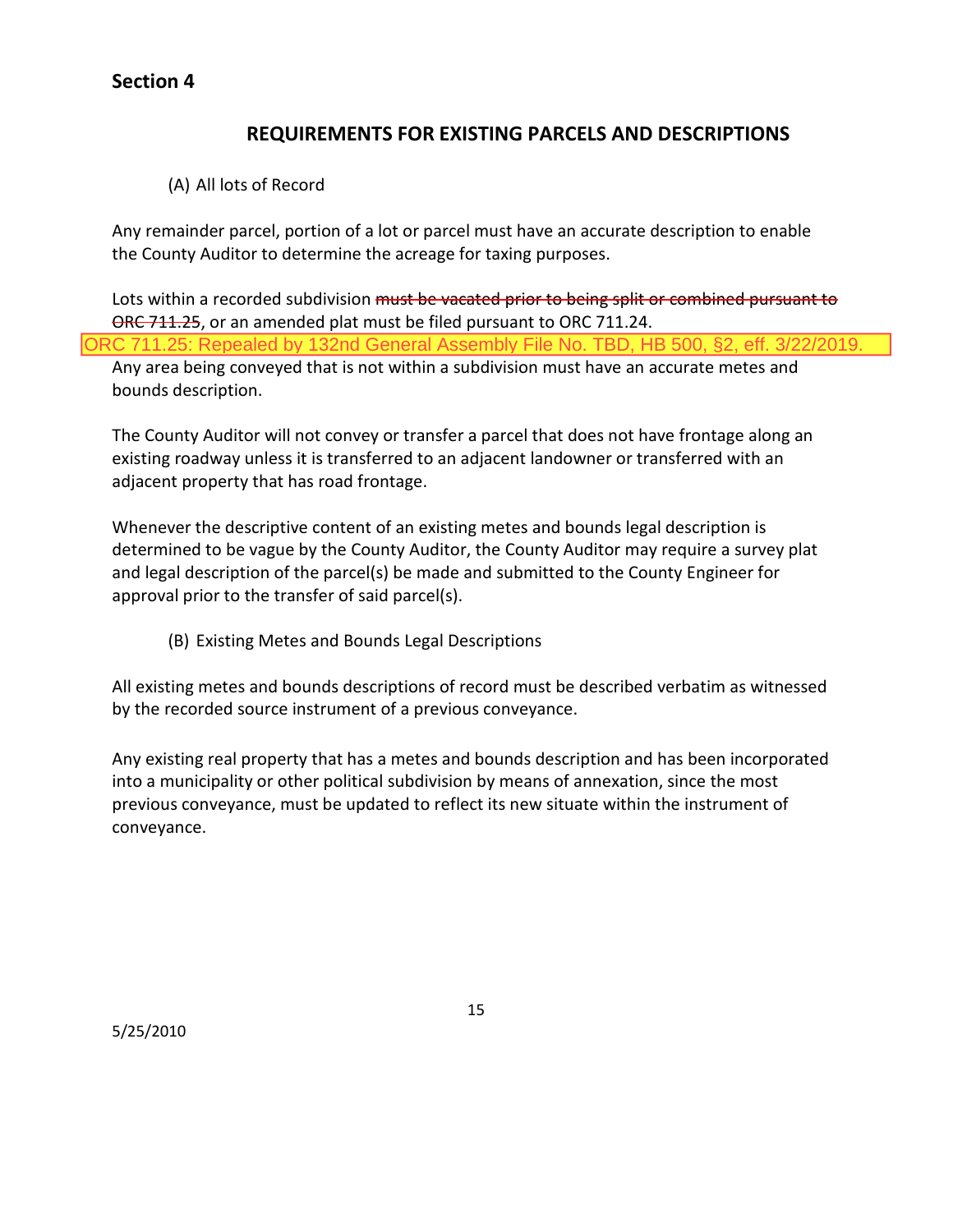All instruments of conveyance attempting to convey a remainder parcel, outlot or a parcel comprised of previous exemptions must incorporate the following requirements:

- 1. Each outlot or exception of the original parcel must be described verbatim as witnessed by the previous conveyance of record and must denote recorded sources.
- 2. All instruments of conveyance using exceptions to convey the balance of remainder of a tax parcel(s) must incorporate a statement identifying the tax parcel(s) and district to be conveyed, and the current taxable area as set forth on the County Auditor's tax list for the subject conveyance. (i.e. it is the intent of this instrument to convey all of Tax Parcel(s) numbers and district, containing acreage or square footage, as shown by the County Auditor's records).
- 3. The County Auditor and County Engineer will make the necessary marginal notations on the instrument of conveyance to verify the tax parcel(s) to be conveyed.
- 4. Individuals intending to convey land with exceptions added to the legal description must present a copy of the most recent deed of record for the land being conveyed to the County Auditor.
- 5. It is recommended that legal descriptions be submitted for review prior to the creation of the final instrument of transfer.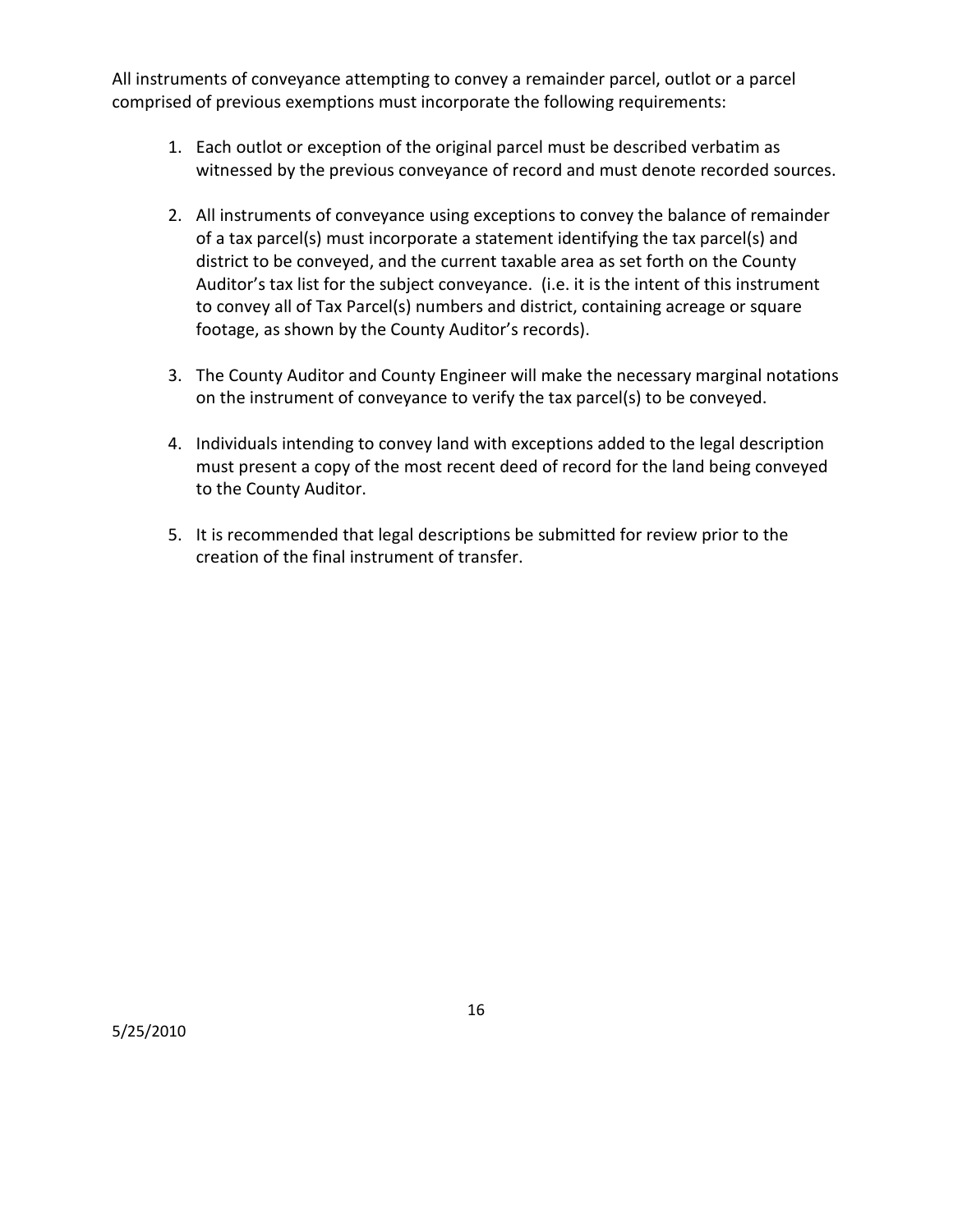# **REQUIREMENTS FOR LOT SPLITS AND DIVISION OF PARCELS**

#### (A) Lot Splits or Parcels Exempt from a new boundary survey

These include transfer on death designation affidavits, affidavit of survivorship deeds, affidavits of facts relating to title by reason of heirship or next of kin, corrective deeds, and judicial actions. However, the parcel(s) transferred by these types of instruments will still require an updated survey upon the next transfer containing the County Auditor Stamp stating "SURVEY UPDATE REQUIRED".

(B) Subdivision of an Existing Parcel

Any instrument of transfer or conveyance that is defined in ORC 711.001 and the Geauga County Subdivision Regulations must bear the approval stamp of the Geauga County Planning Commission prior to being accepted by the County Auditor for transfer. Upon final approval of a subdivision plat, sublots become separate taxing parcels.

Per ORC Chapter 711 and the Geauga County Subdivision Regulations: All lot splits and combines must be presented to the County Planning Commission for approval or an exemption. These will be reviewed by the County Planning Commission along with the Twp. Zoning Inspector that the new parcel is located within.

The County Auditor does not transfer or convey interest in any real property pursuant to the filing of a plat unless an acceptable transfer is specified on the plat. In cases where property is dedicated to a political subdivision or if the property is vacated by a political subdivision interests in real property may be conveyed in accordance with Ohio law.

All forms required by the County Auditor are available on the website [www.auditor.co.geauga.oh.us](http://www.auditor.co.geauga.oh.us/) under "forms".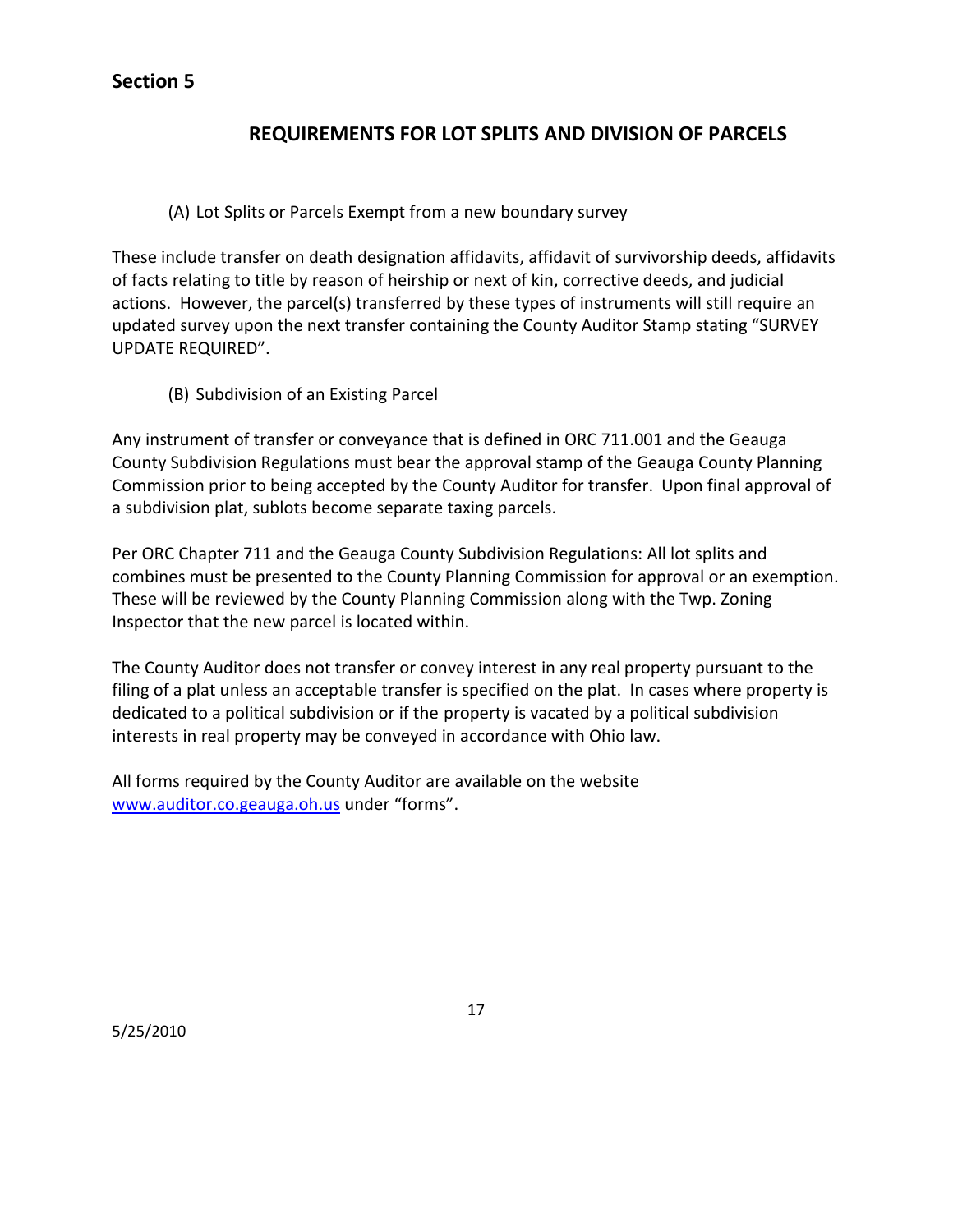# **REQUIREMENTS FOR BOUNDARY SURVEYS**

If a new boundary survey is required, two (2) copies of the survey plat and legal description shall be submitted to the Tax Map Department of the Geauga County Engineer's Office for review prior to transfer. All survey plats and legal descriptions shall be prepared by a Professional Surveyor. All survey plats and legal descriptions other than transfers to the State of Ohio or any political subdivision of the state for highway or other road purposes shall satisfy the Minimum Standards for Boundary Surveys in the State of Ohio, as codified in Chapter 4733- 37 of the Ohio Administrative Code. (See Attachment).

(A) Form of Survey Plats and Legal Descriptions

All copies of survey plats and legal descriptions submitted shall be original sized copies. Copies of these items may be delivered in person or mailed to the office of:

> Geauga County Engineer Tax Map Department Courthouse Annex, 1<sup>st</sup> Floor, 1B 231 Main Street Chardon, OH 44024

- (B) Requirements for New Metes and Bounds Legal Descriptions
	- 1. All new metes and bounds legal descriptions, not previously recorded, must be prepared, stamped, signed and dated by a registered Professional Surveyor and must be in compliance with the Ohio Administrative Code Chapter 4733-37.
	- 2. In addition, the following items shall be required:
		- (a) The situate must denote the state, county and municipality or township, tract, lot and section.
		- (b) The legal description must denote recorded source and prior deed reference.
		- (c) Each course of a new metes and bounds description should be a separate paragraph.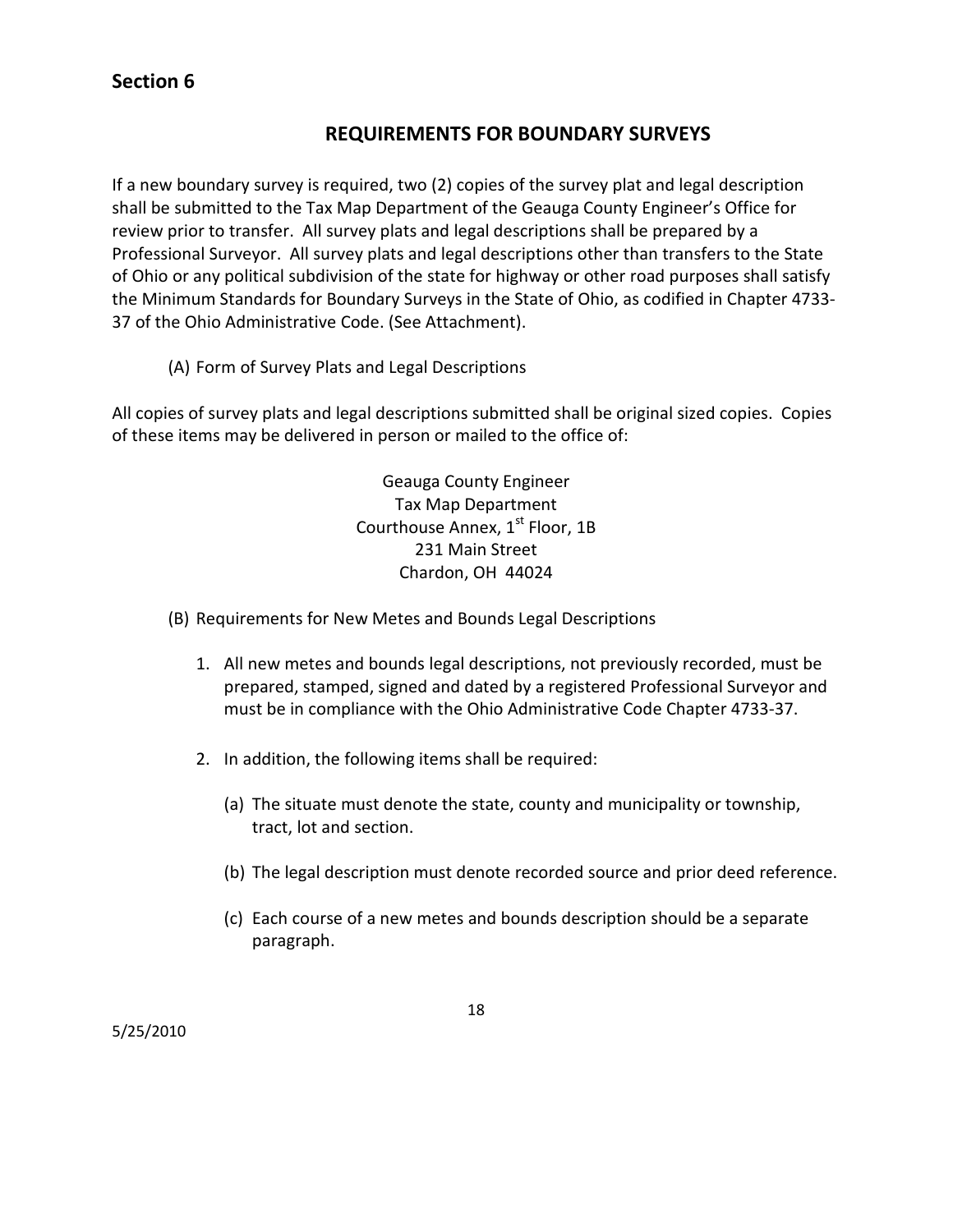- (d) Each course of a new metes and bounds description must contain a bearing expressed in degrees, minutes and seconds and a distance recited in feet and the decimal parts thereof as measured or calculated to the second decimal place, from the point of origination to the point of termination of each course.
- (e) Any course of a new metes and bounds description which is a curve must contain delta, its length, its direction (right or left), the radius (in feet and decimal parts thereof as measured or calculated to the second decimal place), and the long chord bearing and distance (in feet and decimal parts thereof as measured or calculated to the second decimal place).
- (f) All references to roads, rivers, streams, railroads etc., must use current names of records. Previous names may also be denoted for clarification purposes.
- (g) All references to adjacent owners should describe owners and County auditor parcel numbers of record at the time the survey was performed.
- (h) All new metes and bounds descriptions must give the area contained within its perimeter in acres calculated to the third decimal place. Total calculated square footage may also be mentioned, if so desired.
- (i) Whenever a new metes and bounds description encompasses two or more taxing districts, or two or more tax parcels, a breakdown of the total area must be recited for each tax district or parcel.
- (j) All new descriptions will be subject to verification as to the accuracy of the closure and total area of the parcel in accordance with OAC Section 4733-37- 04.
- (k) Legal descriptions which satisfy the foregoing requirements will be stamped "Survey Plat and Legal Description Approved per ORC 315.251", and initialed and dated by the County Engineer's Tax Map Department staff.
- (C) Requirements for Survey Plats
	- 1. A scaled plat shall be submitted for review of every new metes and bounds description to the County Engineer.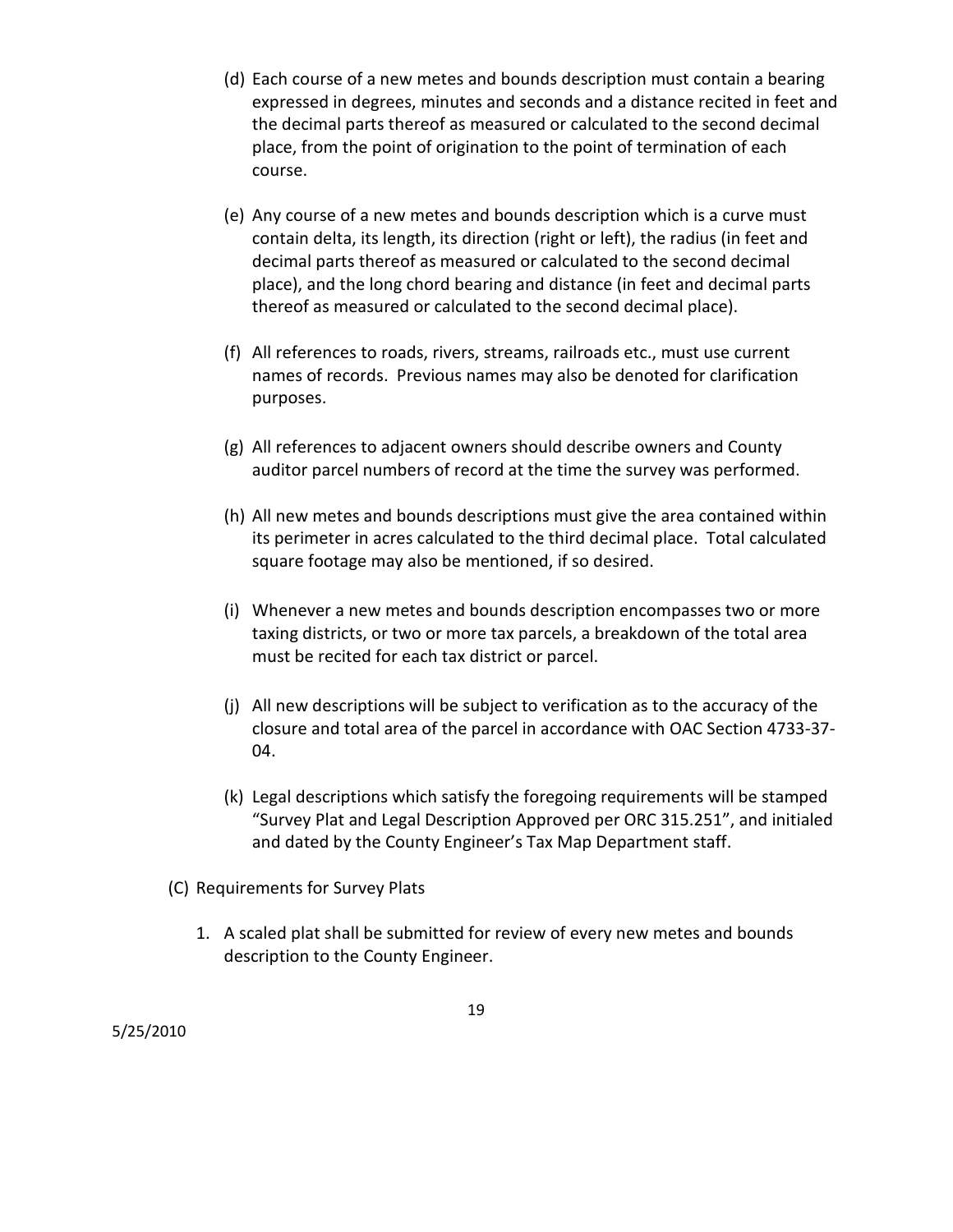- 2. All plats of survey must be prepared, stamped, signed and dated by hand by a registered Professional Surveyor and must be in compliance with the OAC Chapter 4733-37.
- 3. Each adjacent parcel shall depict the current County Auditor assigned permanent parcel number.
- 4. All surveys must be referenced to the Geauga County GIS System. This may be accomplished by denoting State Plane Coordinates for at least two monumented corners of a parcel or by referencing the survey to two established public monuments. Acceptable control points may include centerline intersection of streets or highways, section or quarter section corners or platted lot corners.
- 5. Survey plats which satisfy the foregoing requirements will be stamped "Survey Plat and Legal Description Approved per ORC 315.251", and initialed and dated by the County Engineer's Tax Map Department staff.
- (D) Subdivision and Condominium Plats
	- 1. All subdivision and condominium plats within the incorporated and unincorporated areas of the County shall be reviewed by the office of the County Engineers for conformity with OAC Section 4733-37 prior to being transferred by the County Auditor.
- (E) Metric Measurements
	- 1. Each course of a new metes and bounds description prepared using the metric system shall include the following:
		- (a) Distances shall be recited in meter and decimal parts thereof, along with the equivalent distance in feet and decimal parts thereof, in parenthesis, as measured or calculated to the second decimal place.
		- (b) Bearings shall be expressed in degrees, minutes and seconds.
		- (c) Curves must contain the delta of the curve, its length, direction (right or left), the radius in meters and decimal parts thereof, and the long chord bearing and distance in meters and decimal parts thereof.